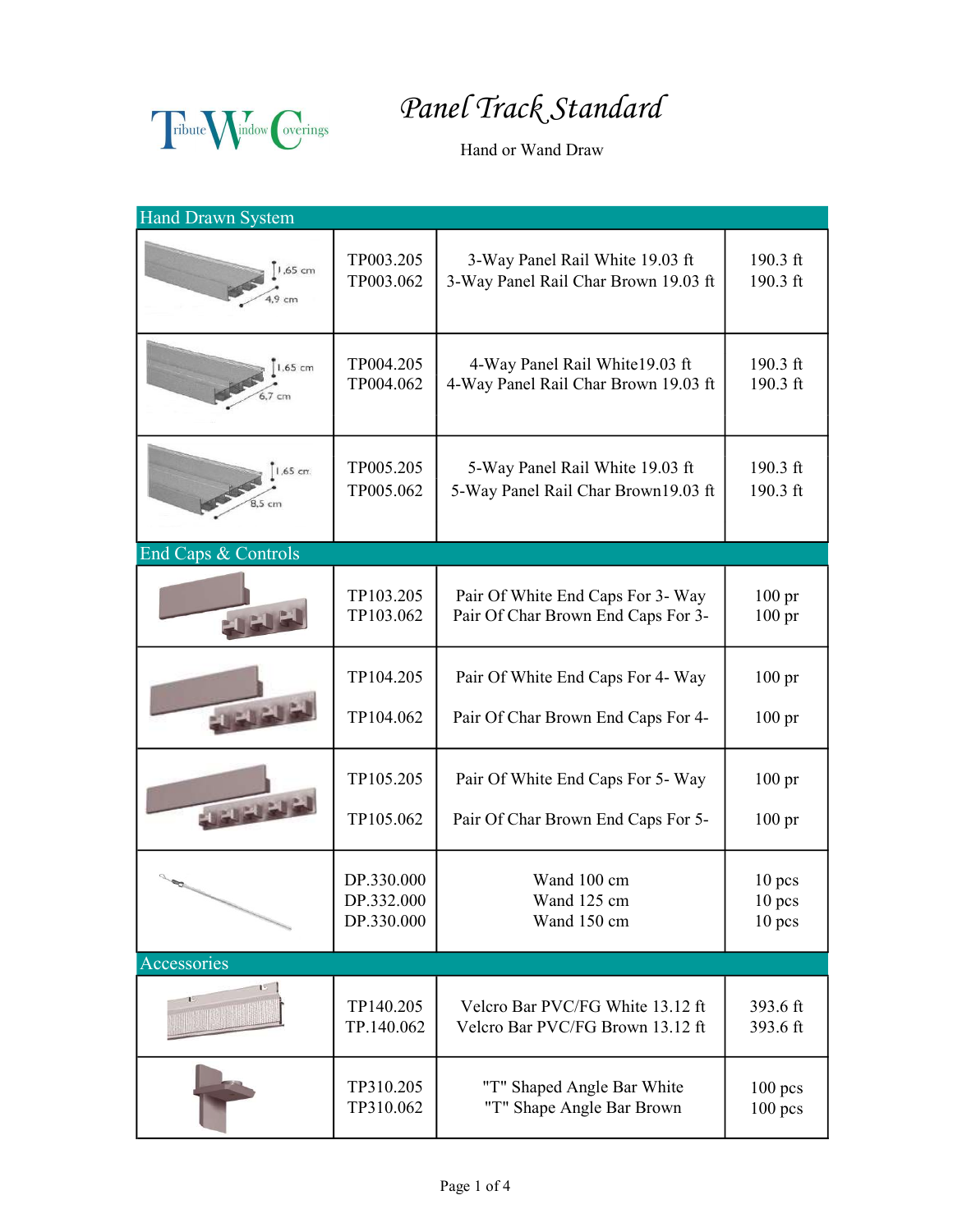|                 | TP315.205<br>TP315.062                               | "L" Shaped Angle Bar White<br>"L" Shaped Angle Bar Brown                                                                                                  | $100$ pcs<br>$100$ pcs                         |
|-----------------|------------------------------------------------------|-----------------------------------------------------------------------------------------------------------------------------------------------------------|------------------------------------------------|
|                 | TQ325.000                                            | <b>Stop Screw</b>                                                                                                                                         | $100$ pcs                                      |
|                 | TP120.205                                            | Damper for Panel Track                                                                                                                                    | $100$ pcs                                      |
|                 | TP146.205                                            | <b>Standard Velcro Bar Carrier</b>                                                                                                                        | 1000 pcs                                       |
|                 | TM500.205                                            | Lacing Velcro Loop                                                                                                                                        | $25$ mt                                        |
| <b>Brackets</b> |                                                      |                                                                                                                                                           |                                                |
|                 | TP135.000<br>TP135.205<br>TP135.112<br>TP135.062     | Universal Cam Lock<br>Universal Cam Lock White<br>Universal Cam Lock Ivory<br>Universal Cam Lock Char Brown                                               | $350$ pcs<br>$350$ pcs<br>350 pcs<br>$350$ pcs |
|                 | TRE200.034<br>TRE200.205<br>TRE200.062<br>TRE200.112 | 2" Wall Bracket with Cam Lock Silver<br>2" Wall Bracket with Cam Lock White<br>2" Wall Bracket with Cam Lock Brown<br>2" Wall Bracket with Cam Lock Ivory | 250 ea<br>250 ea<br>250 ea<br>$250$ ea         |
|                 |                                                      |                                                                                                                                                           |                                                |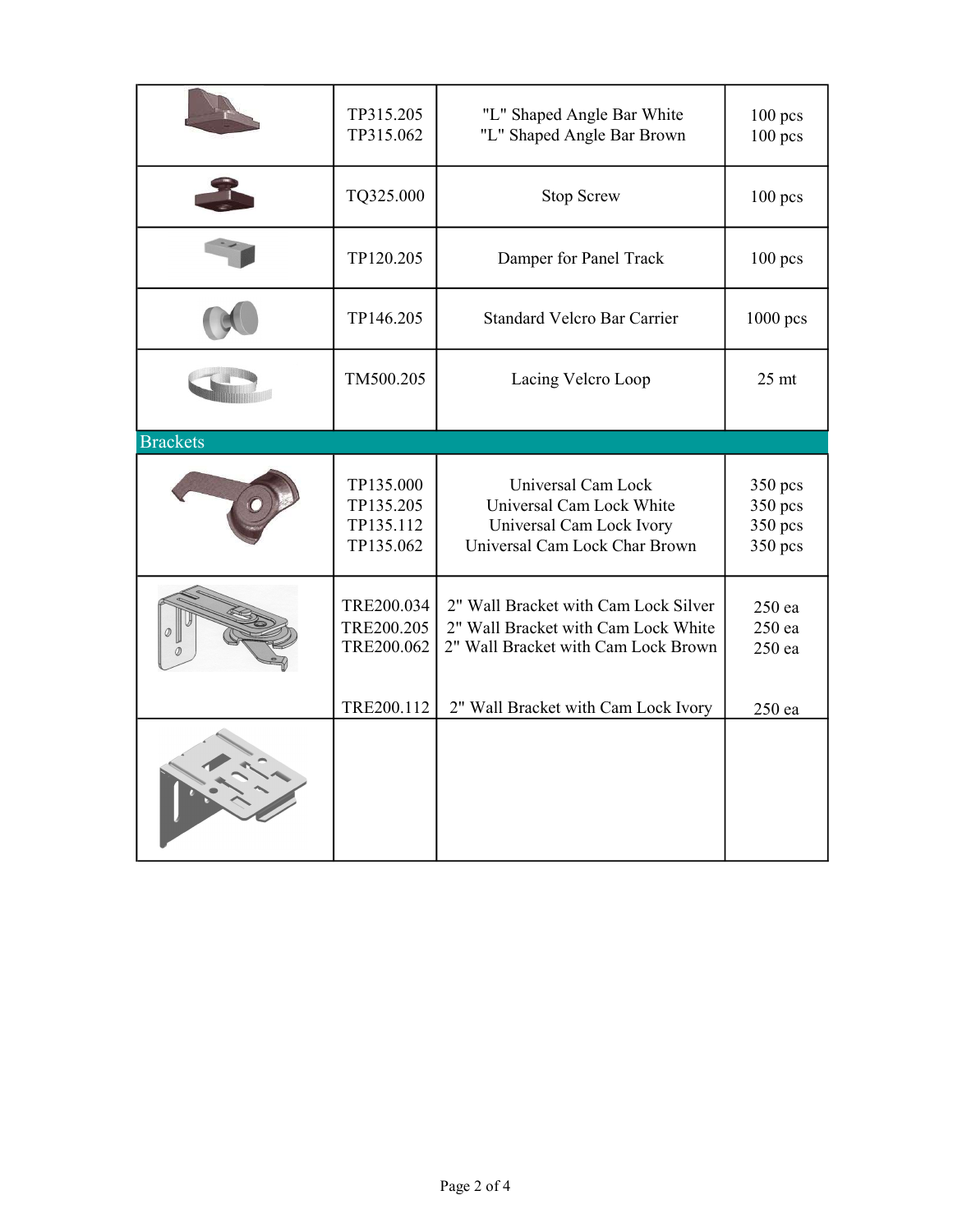| Cord Drawn System   |           |                                       |                  |
|---------------------|-----------|---------------------------------------|------------------|
| 1,65 cm             | TP003.205 | 3- Way Panel Rail White 19.06 ft      | 190.3 ft         |
|                     | TP003.062 | 3-Way Rail Char Brown 19.03 ft        | 190.3 ft         |
| ,65 cm              | TP004.205 | 4-Way Panel Rail White 19.03 ft       | $190.3$ ft       |
|                     | TP004.062 | 4-Way Rail Char Brown 19.03 ft        | 190.3 ft         |
| .65 cm              | TP005.205 | 5- Way Panel Rail White 19.03 ft      | $190.3$ ft       |
|                     | TP005.062 | 5-Way Rail Char Brown 19.03 ft        | 190.3 ft         |
| End Caps & Controls |           |                                       |                  |
|                     | TP303.205 | Pair of cord pulleys 3-Way White      | $100 \text{ pr}$ |
|                     | TP303.062 | Pair of cord pulleys 3-Way Char Brown | $100 \text{ pr}$ |
|                     | TP304.205 | Pair of cord pulleys 4-Way White      | $100 \text{ pr}$ |
|                     | TP304.062 | Pair of cord pulleys 4-Way Char Brown | $100 \text{ pr}$ |
|                     | TP305.205 | Pair of cord pulleys 5-Way White      | $100 \text{ pr}$ |
|                     | TP305.062 | Pair of cord pulleys 5-Way Char Brown | $100 \text{ pr}$ |
|                     | TP830.205 | Deluxe Panel Master Carrier           | $100$ pcs        |
|                     | TC035.205 | Cord 3.5mm White                      | 500 mt           |
| Accessories         |           |                                       |                  |
|                     | TP140.205 | Velcro Bar PVC/FG White 13.12 ft      | 393.6 ft         |
|                     | TP140.062 | Velcro Bar PVC/FG Brown 13.12 ft      | 393.6 ft         |
|                     | TP310.205 | "T" Shaped Angle Bar White            | $100$ pcs        |
|                     | TP310.062 | "T" Shape Angle Bar Brown             | $100$ pcs        |